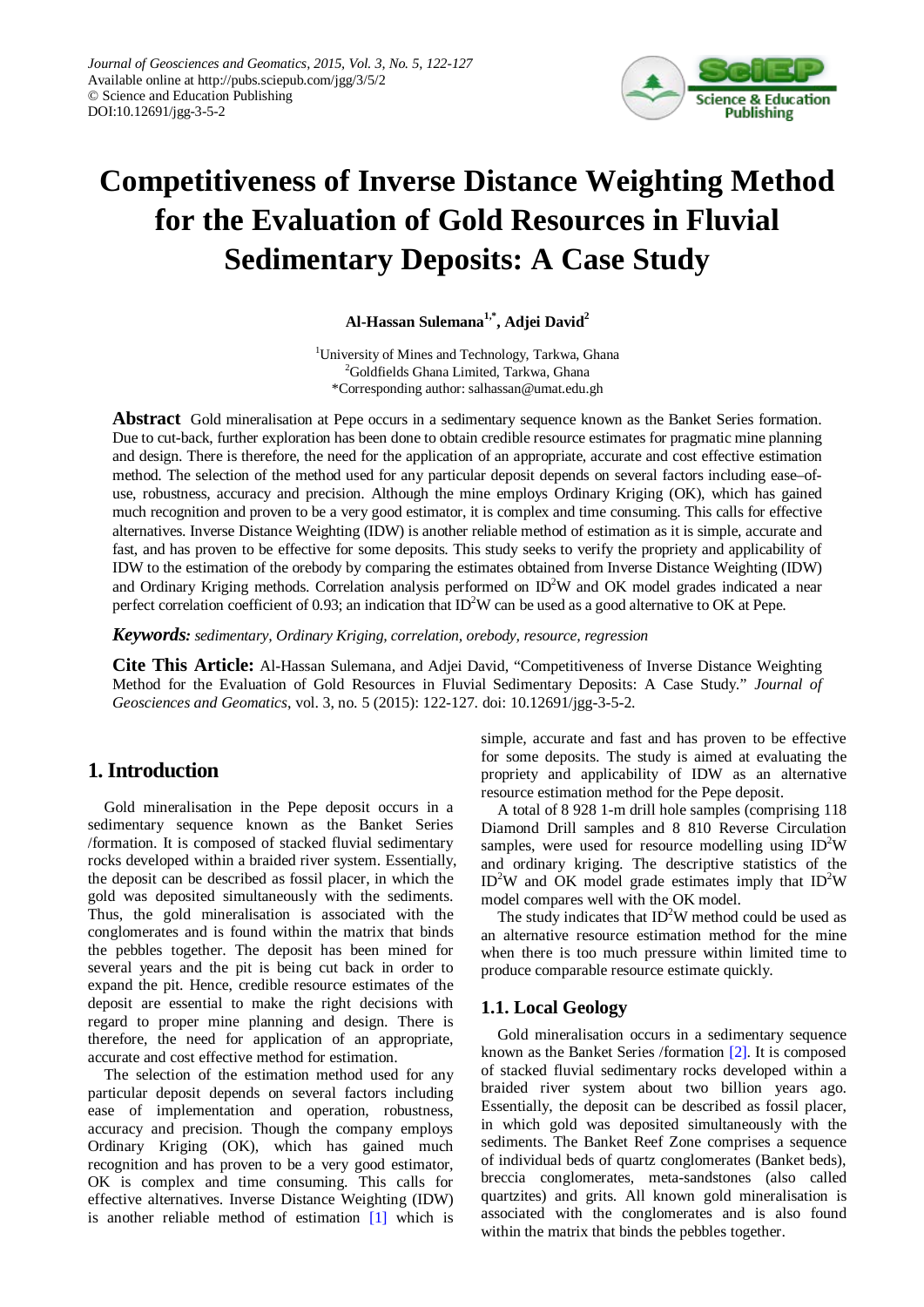Gold content is a function of the size and the amount (packing) of quartz pebbles present within the conglomerate unit - the bigger and or more pebbles present, the higher the grade concentration [\[3,4\].](#page-5-2) Gold is generally found native with only minor electrum and with only 3-7% silver. Accessory oxides present in the ore include magnetite, goethite, ilmenite and rutile [\[5\].](#page-5-3)

# **2. Materials and Methods**

## **2.1. Data Used**

Data used for this study was made up of field data that included attitude measurements, descriptions of geological exposures encountered during field mapping, collar coordinates; down hole survey data; and geology (logging) data for the reverse circulation and diamond drill holes. A total of 8 928 drill hole samples which consist of 118 Diamond Drill inclined hole (DD) samples and 8 810 Reverse Circulation (RC) vertical hole samples, covering a strike length of 1 km were obtained. Both the reverse circulation (RC) and the diamond drill (DD) holes were sampled at 1 m interval. The data was validated to correct any errors or inconsistencies. All the data files were prepared and saved in comma-separated formats and imported individually into Surpac software. [Figure 1](#page-1-0) shows the collars of drillhole layout in the study area.

<span id="page-1-0"></span>

**Figure 1.** Drillhole Layout in the Project Area

#### **2.2. Delineation of the Ore Zones**

The interpretation of the ore zones were based on geological control on the mineralisation. Vertical section plots were generated in Y-Z plane at intervals of 25 m, in addition to structural mapping of the area.

The drilling intersects various layers of sedimentary rocks which are occasionally intercepted by intrusives. Zoning was done from the bottom of the hole to the top and established by using the reefs characteristics, including thickness, lithology, pebble assemblage and the grade distribution. Cross-sections of drillholes were plotted and the reef zones encountered at the project area are A, C and E.

In delineating the ore zones, drill holes were brought to Surpac screen. They were annotated and coloured to display the geological zones and assay (Au) values. Using both the geology and the assay values, strings of different colours were used to digitise and delineate the various ore zones as shown in [Figure 2.](#page-1-1) Ore zones and geology were

delineated for all sections 25 m apart. Strings used for digitising were saved to a file. [Figure 2](#page-1-1) is a typical digitised section at 12 700 N.

<span id="page-1-1"></span>

**Figure 2.** Section along 12700 N of the Project Area

The strings used for digitising the ore zones for each section were linked together to generate a triangulated 3 dimensional wireframe model covering the entire strike length of the project area. [Figure 3](#page-1-2) shows the 3- dimensional wireframe solid generated. It shows the distinct parallel reefs. The output file obtained at the end of the digitising became the ore zone string file and was saved. The assay data bounded by the ore zone string files were selected and used for further work.

<span id="page-1-2"></span>

**Figure 3.** Three Dimensional Wireframe Solids Generated for the Project Area

#### **2.3. Statistical Analysis of Data**

For groups of samples to be combined for statistical analysis, they should belong to statistically similar distributions [\[6\].](#page-5-4) F and t-tests were therefore carried out to test the commonality of population for DD and RC data [\[7\].](#page-5-5) The F and t-tests at 5% level of significance indicated that the difference between the populations of the RC and DD grade was not significant; hence they were combined. Statistical analysis was carried out on the selected Au 1-m composite data within the wireframe. [Figure 4](#page-2-0) an[d Figure 5](#page-2-1) show the raw data histogram and log probability plot respectively

[Figure 4](#page-2-0) indicates that the data is positively skewed and that there might be some difficulty in resource estimation with this data [\[8\].](#page-5-6) The tight inflexion at high grades in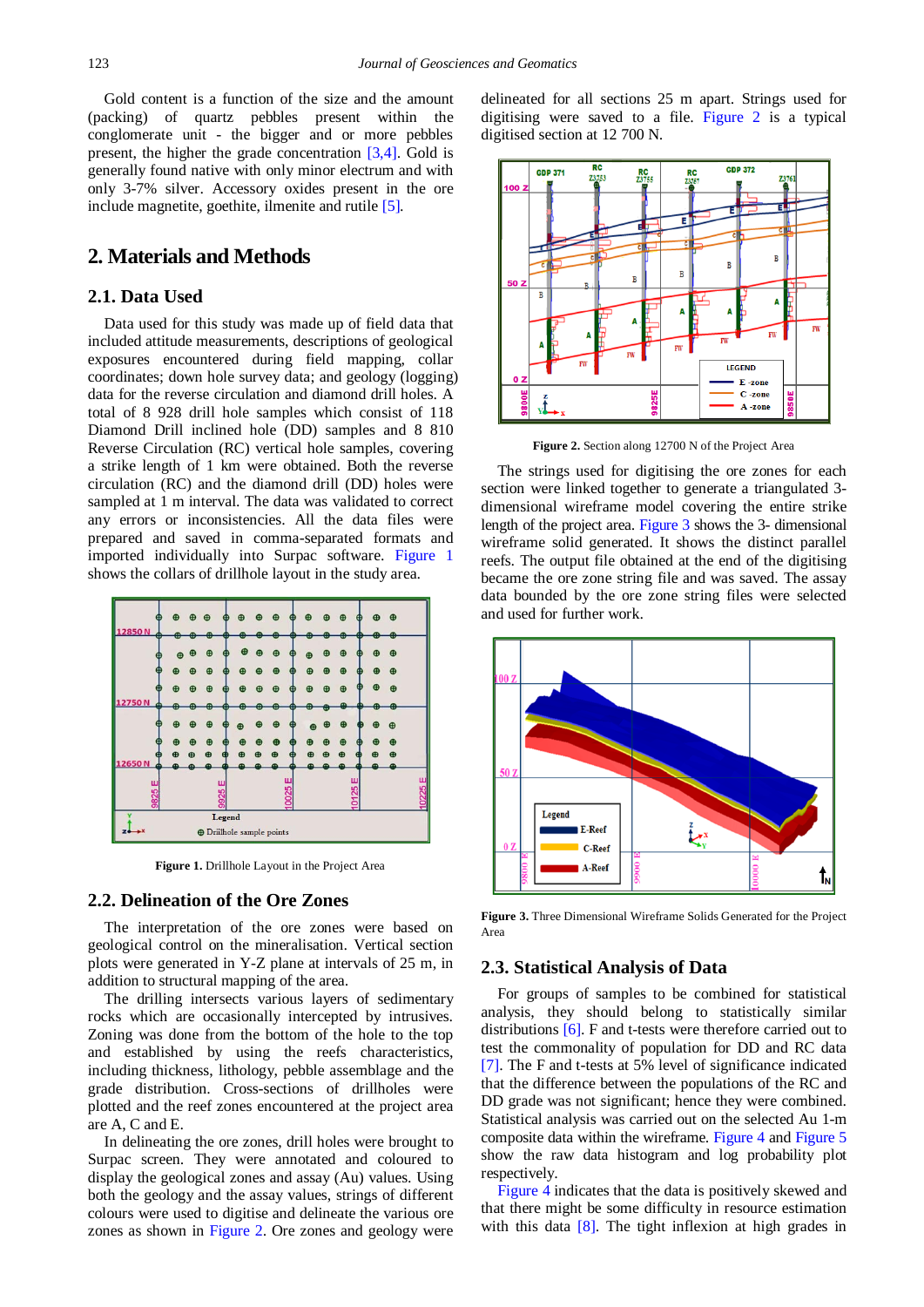[Figure 5](#page-2-1) indicated the presence of outliers in the data. Top-cutting technique was therefore used to mitigate the impact of such outliers.

<span id="page-2-0"></span>

**Figure 4**. Histogram of Pepe Orebody Data

<span id="page-2-1"></span>

**Figure 5.** Pepe Ore Deposit Log Probability Plot

In this study, for A-Reef, top-cut value of 5.93  $g/t$  was deduced from the log-probability plot shown in [Figure 5](#page-2-1) at the point of inflexion by taking an antilog of 1.78. This conforms with the formula proposed by Bluman [\[6\]](#page-5-4) that "an outlier" treated at 95 % confidence interval is equal to mean  $+$  (1.96 x standard deviation). The summary statistic for the distribution of 1 m composites of the other reefs after the top-cutting is shown in [Table 1.](#page-2-2) Although these statistics still indicate some positive skewness, it is mild and without significant outliers.

| Table 1. Summary Statistics of Top Cut 1-m Samples |
|----------------------------------------------------|
|----------------------------------------------------|

<span id="page-2-2"></span>

|                 | <b>A-Reef zone</b> | <b>C-Reef zone</b> | <b>E-Reef zone</b> |
|-----------------|--------------------|--------------------|--------------------|
| No. of samples  | 7510               | 2981               | 3301               |
| Min.            | 0.01               | 0.01               | 0.01               |
| Max.            | 5.93               | 2.85               | 3.94               |
| Mean            | 1.1                | 0.99               | 0.89               |
| Median          | 1.06               | 0.96               | 0.84               |
| Mode            | 1.01               | 0.91               | 0.80               |
| <b>Variance</b> | 2.08               | 0.37               | 0.32               |
| Std             | 1.44               | 0.61               | 0.56               |
| <b>Skewness</b> | 1.13               | 0.58               | 0.72               |
| <b>Kurtosis</b> | 2.17               | 2.41               | 2.85               |

#### **2.4. Variogram Modelling**

The composited drillhole data captured within the various wireframes were used for the variography analysis for all the reef zones.

Downhole variography was performed basically to obtain the nugget variance for the various ore zones since it has the shortest lag spacing of 1 m. The downhole variograms were modelled with a single structure spherical model since that was found to fit the experimental points well. The variograms are shown in [Figure 6](#page-2-3) - [Figure 8](#page-2-4) and their parameters are shown in [Table 2.](#page-2-5)

<span id="page-2-3"></span>

**Figure 6.** A-Reef Downhole Spherical Semi-Variogram



**Figure 7.** C-Reef Downhole Spherical Semi-Variogram

<span id="page-2-4"></span>

**Figure 8.** E-Reef Downhole Spherical Semi-Variogram

**Table 2. Downhole Semi-Variogram Model Parameters of Various Zones**

<span id="page-2-5"></span>

| <b>Ore</b><br>zone | Lag<br>spacing | Azimuth | <b>Plunge/Dip</b> | Co    | C     | a    |
|--------------------|----------------|---------|-------------------|-------|-------|------|
| A                  | 1.0            |         | -90               | 0.264 | 0.531 | 2.24 |
| C                  | 1.0            |         | $-90$             | 0.125 | 0.254 | 1.82 |
| E                  | 1.0            |         | -90               | 0.100 | 0.210 | 1.54 |

Co is the nugget variance C is the spatial variance

a is the range.

Horizontal experimental directional semi-variograms were calculated, modelled and analysed in 13 different directions for all grade values within the study area to verify anisotropy. A lag spacing of 25 m, that is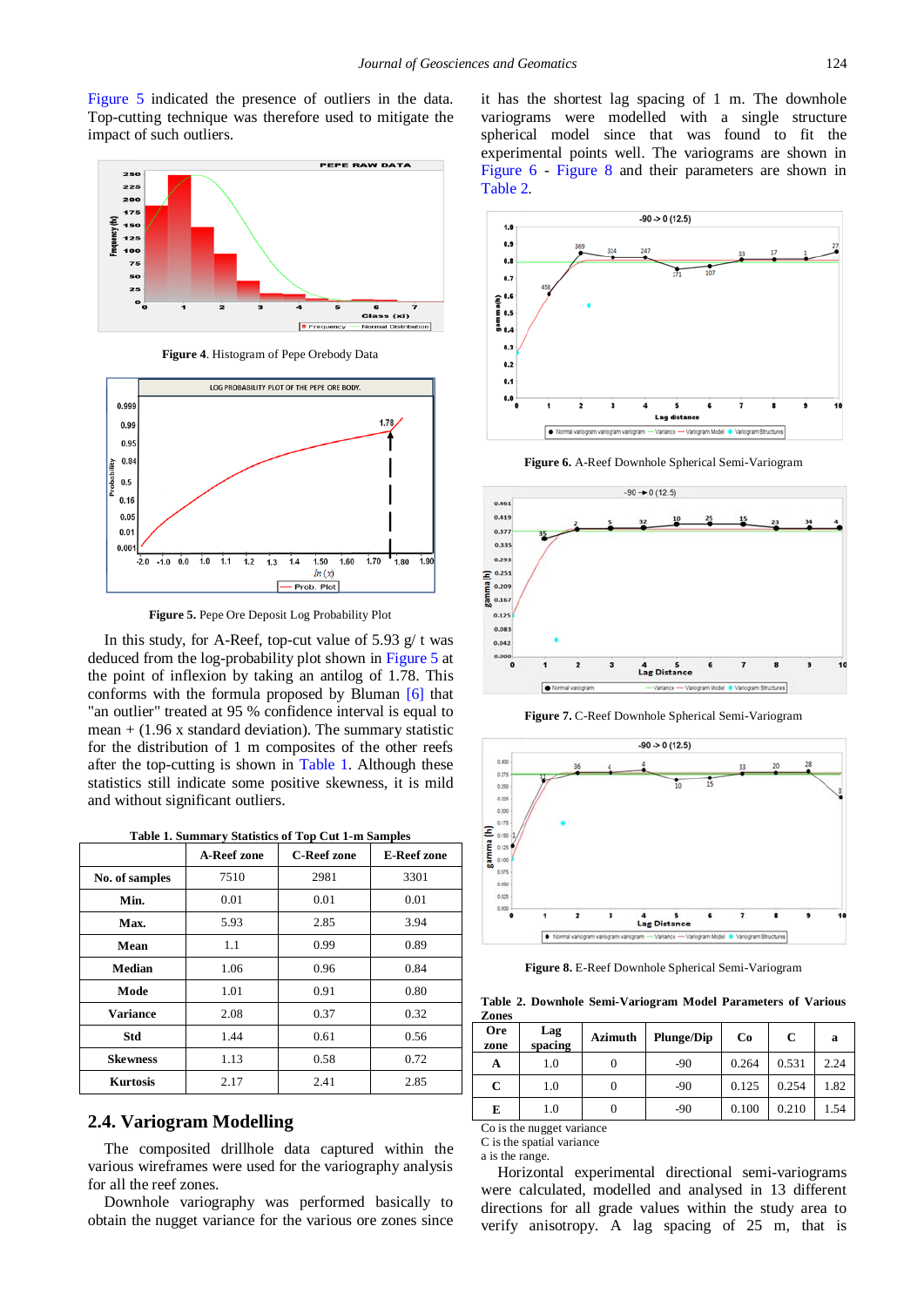equivalent to drillhole spacing, was used for directional variograms for the reef zones. Some of the experimental semi-variograms and their appropriate models that show nested structures, of A-Reef zone are shown in [Figure 9](#page-3-0) and [Figure 10.](#page-3-1) [Table 3](#page-3-2) shows the parameters of 13 Horizontal directional semi-variograms of A-Reef zone.

<span id="page-3-0"></span>

**Figure 9.** A-Reef Experimental and Model Semi-Variogram along Strike

<span id="page-3-1"></span>

**Figure 10.** A-Reef Experimental and Model Semi-Variogram across Strike

<span id="page-3-2"></span>

| <b>Azimuth</b> | <b>Directions</b> | $C_0$ | $C_1$ | C <sub>2</sub> | a <sub>1</sub> | a <sub>2</sub> |
|----------------|-------------------|-------|-------|----------------|----------------|----------------|
| $\mathbf{0}$   |                   | 0.264 | 0.531 | 0.007          | 26.50          | 50.35          |
| 30             |                   | 0.264 | 0.26  | 0.003          | 11.33          | 46.64          |
| 35             | Major             | 0.264 | 0.514 | 0.031          | 39.52          | 120.20         |
| 60             |                   | 0.264 | 0.352 | 0.025          | 33.28          | 55.21          |
| 90             |                   | 0.264 | 0.362 | 0.041          | 26.73          | 37.67          |
| 120            |                   | 0.264 | 0.341 | 0.025          | 23.81          | 43.25          |
| 125            | semi-major        | 0.264 | 0.519 | 0.031          | 29.29          | 72.28          |
| 180            |                   | 0.264 | 0.338 | 0.042          | 10.20          | 12.86          |
| 210            |                   | 0.264 | 0.339 | 0.036          | 9.55           | 48.53          |
| 240            |                   | 0.264 | 0.362 | 0.013          | 25.05          | 30.58          |
| 270            |                   | 0.264 | 0.158 | 0.193          | 17.22          | 29.38          |
| 300            |                   | 0.264 | 0.193 | 0.182          | 35.57          | 42.15          |
| 330            |                   | 0.264 | 0.241 | 0.130          | 8.35           | 33.98          |

**Table 3. A-Reef Horizontal Directional Semi-Variogram Parameters.**

From the variogram models [\(Figure 9](#page-3-0) and [Figure 10\)](#page-3-1), it was observed that the continuity of mineralisation was not the same in all directions. The mineralisation was therefore assumed anisotropic. Similar analyses were done for Reefs C and E.

Direction of maximum continuity in the A, C and E reef zones was along strike (NE-SW) whiles the semi-major continuity is across strike (NW-SE). [Table 3](#page-3-2) contains the parameters of the models. In all cases, the variogram models were cross-validated. A Scatter plot of the predicted versus actual gold grade values of A-Reef zone are also presented in [Figure 11.](#page-3-3)

<span id="page-3-3"></span>

**Figure 11.** Scatter Plot of Predicted (Kriged) on Actual Values (A- Reef)

[Figure 11](#page-3-3) shows a very good positive relationship with nearly 45° curve. The correlation coefficient is approximately one (1) indicating a good model according to Dowd [\[8\]](#page-5-6) and Sinclair & Blackwell [\[9\].](#page-5-7)

### **2.5. Block Modelling**

An unconstrained block model was generated in Surpac and constrained by using the mineralised zone wireframes. The model composed of 3-dimensional cells or blocks each of which has attributes such as grades, rock type, density and oxidation codes. Block size was based on at least 50 % of the distance between drill hole spacing and mining bench height of 3 m. Therefore, a block size of 10 m x 10 m x 3 m in the northern, eastern and elevation directions respectively was used for the block model.

#### **2.6. Grade Interpolation**

Grade interpolation of the Pepe resource was modelled using Inverse Distance Weighting (IDW) and Ordinary Kriging methods to evaluate the deposit. Composites within the resource wireframes were used for the estimation.

For the IDW, various weighting powers of 1, 2, 3, and 4 were considered. These were validated graphically by comparing the model grades with assay composite grades. Trend analysis technique was used to compare the downhole composite grades against the IDW model block centroid for a range of northings. [Figure 12](#page-3-4) shows a Swath plot along the northings on 9925 Eastings of the project area.

<span id="page-3-4"></span>

**Figure 12.** Swath Plot of IDW Model Grades against Downhole Composite Grades on 9925 E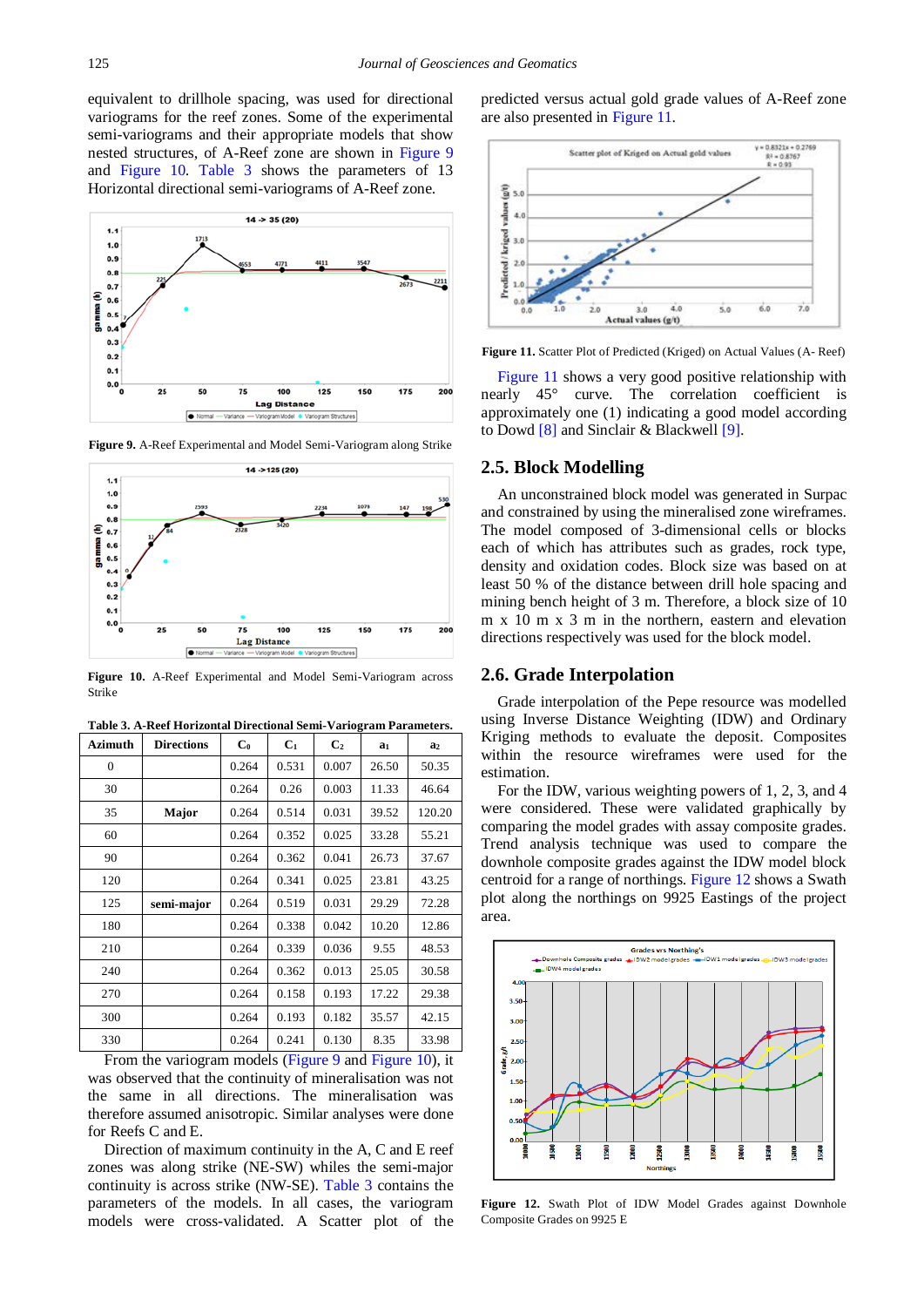# **3. Results and Discussions**

#### **3.1. Swath Plot Inference**

It can be seen from the swath plot in [Figure 12](#page-3-4) that ID<sup>2</sup>W model grades compared better with the downhole model grades than the other power indices; hence, its grade and tonnage values were chosen, compared and analysed with OK values. OK was used to estimate grade into the block model using "Surpac block model menu". [Table 4](#page-4-0) also shows the summary of average grades and total tonnages produced by OK method for all the reefs.

<span id="page-4-0"></span>

| Table 4. Summary of OK Estimates |             |                       |  |
|----------------------------------|-------------|-----------------------|--|
| <b>Reef zones</b>                | Tonnage (t) | Average grade $(g/t)$ |  |
| A-Reef                           | 1578522     | 1.740                 |  |
| <b>C-Reef</b>                    | 255100      | 0.829                 |  |
| E-Reef                           | 271000      | 1.260                 |  |

**Table 4. Summary of OK Estimates**

## **3.2. Analysis of Results**

Bench by bench  $ID<sup>2</sup>W$  estimates of grades and tonnages for all the reef zones were compared with those of OK. ID<sup>2</sup>W and OK model values were checked to determine if the data values were evenly dispersed or not.

**Table 5. Descriptive Statistics of ID<sup>2</sup> W and OK Method**

<span id="page-4-1"></span>

| Ore Zones | <b>Estimation Method</b> | Mean Grade $(g/t)$ | Variance $(g/t)^2$ |
|-----------|--------------------------|--------------------|--------------------|
|           | ID <sup>2</sup> W        | 1.710              | 0.047              |
| А         | OK                       | 1.740              | 0.044              |
|           | ID <sup>2</sup> W        | 0.801              | 0.013              |
| C         | OK                       | 0.929              | 0.008              |
|           | ID <sup>2</sup> W        | 1.210              | 0.091              |
| E         | OK                       | 1.260              | 0.096              |

The descriptive statistics of the  $ID<sup>2</sup>W$  and OK grade estimates (shown in [Table 5\)](#page-4-1) imply that  $ID<sup>2</sup>W$  estimates compare well with the OK grade estimates.

<span id="page-4-2"></span>

Figure 13. Scatter Plot of Bench by Bench O.K on ID<sup>2</sup>W Model Grades of A-Reef Zone



**Figure 14.** Scatter Plot of Bench by Bench O.K on ID2 W Model Grades of C-Reef Zone

Also, regression and correlation analysis were done to assess further relationships between  $ID<sup>2</sup>W$  and OK model grades. Some of the scatter plots of the regression of  $ID<sup>2</sup>W$  on OK are shown in [Figure 13](#page-4-2) – [Figure 15](#page-4-3) for all the reefs. All show very good positive relationship with nearly 45 ° curves with slopes of about 0.93. They all show very high correlation coefficients of at least 0.9.

<span id="page-4-3"></span>

Figure 15. Scatter Plot of Bench by Bench O.K on ID<sup>2</sup>W Model Grades of E-Reef Zone

Grade-tonnage curves for all reefs were plotted for both OK and  $ID<sup>2</sup>W$  models. These are shown in [Figure 16.](#page-4-4) There is no significant difference in the reserves at any cut-off between them for this sedimentary deposit.

<span id="page-4-4"></span>

**Figure 16.** Grade -Tonnage Curve of Pepe Orebody

## **4. Conclusion**

Cross validation of inverse distance weighting models indicate that the  $ID<sup>2</sup>W$  option is the most appropriate one for this fluvial sedimentary deposit. Regression and correlation analysis, as well as comparison of the gradetonnage curves, of OK and ID<sup>2</sup>W estimates indicate that there is no significant difference between them. Thus, the ID2 W method could be used as a feasible alternative resource estimation method for the Pepe deposit when there is too much pressure and time constraint to produce comparable resource estimates quickly.

# **Acknowledgement**

The authors are very grateful to the Management of Goldfields Ghana Limited for their kind permission to use the data.